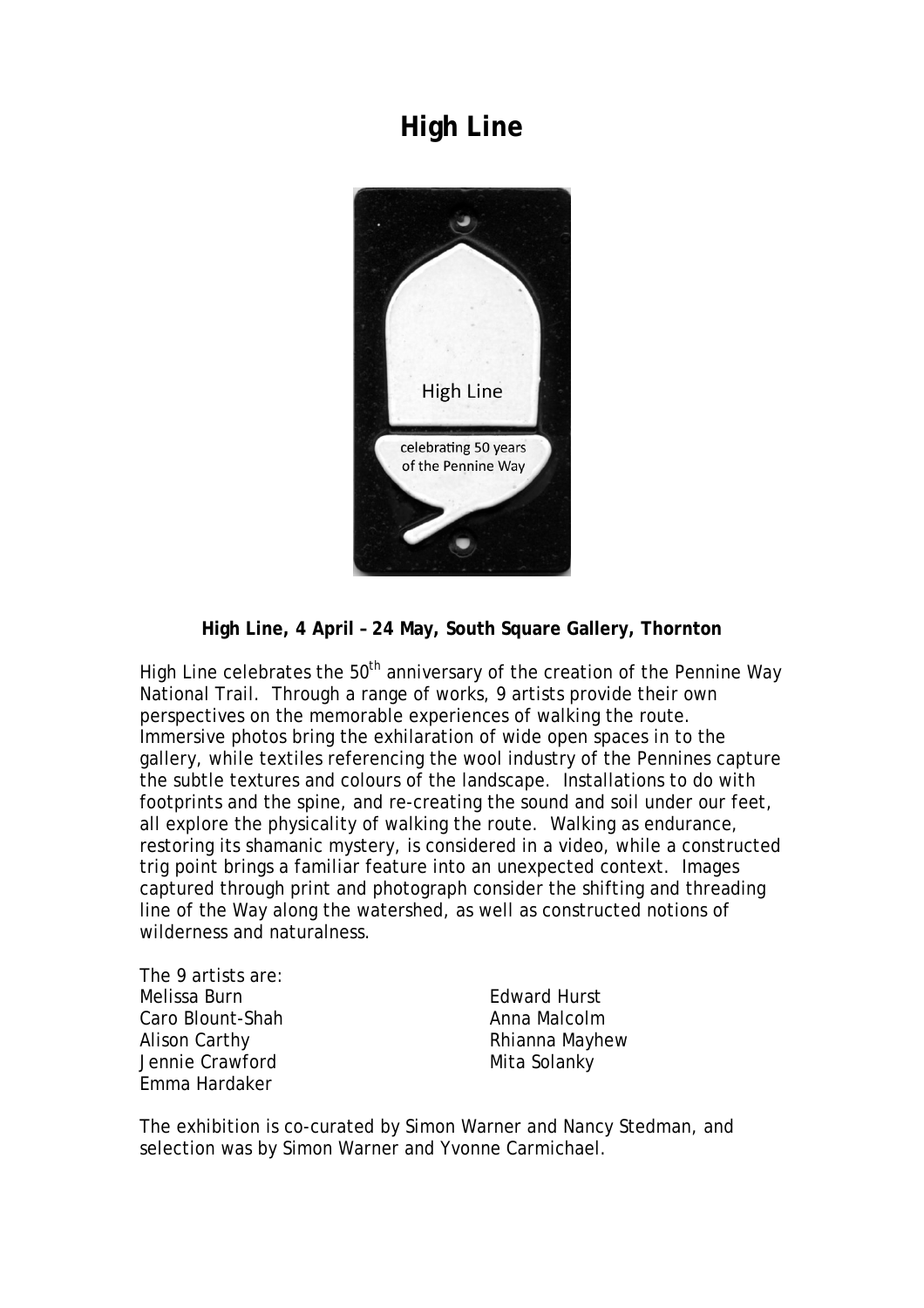Background information for editors

1. The Pennine Way National Trail was the first to be established, formally opened in 1965. It arose from the campaigning of indomitable Tom Stephenson, who first launched the idea in 1935, and persistently lobbied Parliament to permit access to the uplands. The Pennine Way is 268 miles long, and runs from Edale in Derbyshire to the Scottish Border. It follows the 'spine' of England, the Pennines, and walkers can expect a challenging but inspiring walk, across wide open moorlands and sheltered valleys, and through stone built villages. These are rugged and spectacular landscapes, with inclement weather likely, but walkers can expect powerful and memorable experiences.

2. South Square Centre is an arts and community resource centre based within a Grade II listed building in Thornton, west of Bradford. The Centre provides a professional and supportive resource for artists and emerging curators. Regular exhibitions of contemporary art are held in the South Square Gallery, with supporting exhibitions in the Meeting Room and Community Gallery. There is also a renowned vegetarian café, arts and crafts shop, Unit 9 exhibition space, a fine art framer, and artists' studios.

Opening Times Opening night: Friday 10 April 2015 7– 9pm Exhibition open: 04 April – 24 May 2015 Opening times: 12 – 3pm Tuesday – Sunday, and by appointment

For further information please contact the office: Telephone: +44 [0] 1274 834 747 Email: [info@southsquarecentre.co.uk](mailto:info@southsquarecentre.co.uk) Website: [www.southsquarecentre.co.uk](http://www.southsquarecentre.co.uk/) South Square Gallery, South Square, Thornton, Bradford, BD13 3LD

## 3. The artists

Caro Blount-Shah studied printmaking at Bradford College. Her work combines photos, tracings, drawings and rubbings, creating prints and books which focus on looking differently at the 'everyday'. She explores notions of wilderness, revealing the many alterations that communities have made to these perceived 'natural' landscapes.

Melissa Burn recently completed an MA in Fine Art at Leeds University. Her works questions the false dualism between human culture and nature, and she has participated in exhibitions in Nottingham, Edinburgh and London on the theme of 'the wild'.

Alison Carthy's practice is based upon engaging with nature through walking, a way of observing and listening to the landscape. The process of